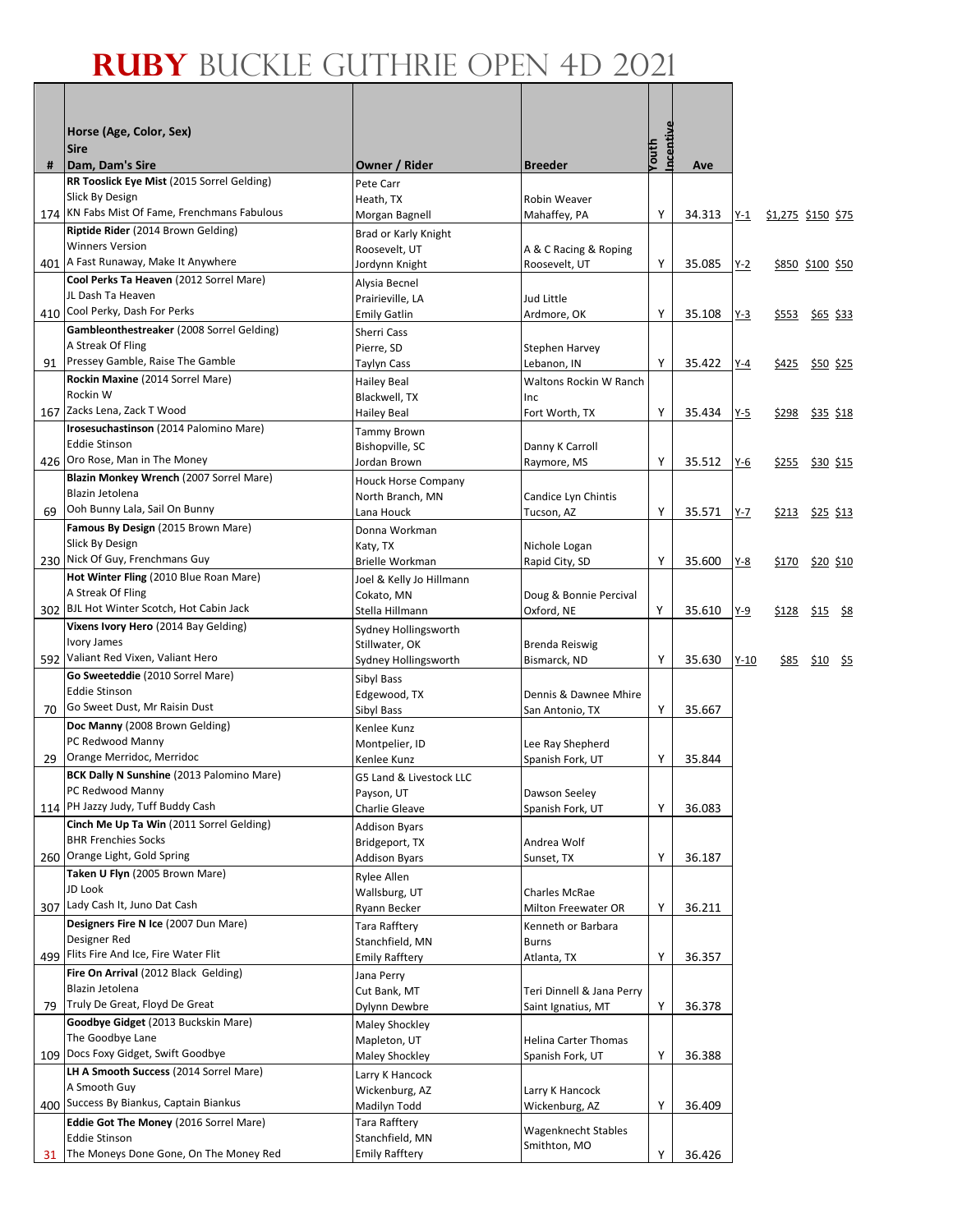|     | Horse (Age, Color, Sex)                                             |                                        |                                     |                   |        |
|-----|---------------------------------------------------------------------|----------------------------------------|-------------------------------------|-------------------|--------|
| #   | <b>Sire</b><br>Dam, Dam's Sire                                      | Owner / Rider                          | <b>Breeder</b>                      | ncentive<br>Youth | Ave    |
|     | Now Dats Frenchin (2016 Palomino Mare)                              | <b>Greg Torgerson</b>                  |                                     |                   |        |
|     | Dats A Frenchman                                                    | Richfield, UT                          | Kourtney Woods                      |                   |        |
| 28  | CSE Dash Of Boston, Dash Of Royal Gold                              | Jayda Torgerson                        | Fallon, NV                          | Y                 | 36.496 |
|     | Runnin To The Flame (2010 Sorrel Mare)                              | Josie McMurtrey                        |                                     |                   |        |
|     | Be A Magnolia Runner                                                | Abilene, TX                            | D Pharr/Brittany Pozzi              |                   |        |
| 32  | Seco Flaming Jet, Flaming Jet                                       | Payton McMurtrey                       | Victoria, TX                        | Υ                 | 36.731 |
|     | Born In A Hot Lane (2015 Palomino Gelding)<br>Born Ta Be Famous     | <b>Elizabeth Akins</b>                 |                                     |                   |        |
|     | 247 One Hot Lane, Lanes Leinster                                    | Lebanon, TN<br>Sierra Waldrep          | Kris Suard<br>Thibodaux, LA         | Y                 | 36.811 |
|     | Okie Fury (2012 Gray Gelding)                                       | Cyarra Green                           |                                     |                   |        |
|     | Furyofthewind                                                       | Dibble, OK                             | Michelle Robinson                   |                   |        |
| 74  | Joys Hotsie Totsie, Blazen Bryan                                    | Cyarra Green                           | Elk City, OK                        | Υ                 | 37.784 |
|     | Blazin High Velocity (2008 Brown Mare)                              | Tara Rafftery                          |                                     |                   |        |
|     | Blazin Jetolena                                                     | Stanchfield, MN                        | Jessica Hardy                       |                   |        |
|     | 451 Jet Serenade, Theodore Joseph                                   | <b>Emily Rafftery</b>                  | Cedar City, UT                      | Y                 | 37.970 |
|     | Hooked On Stars (2015 Bay Mare)                                     | <b>Haley Anderson</b>                  |                                     |                   |        |
| 8   | Hooked On Run<br>Princess Kayli, Montando                           | Paducah, KY                            | Holly Henderson                     | Υ                 |        |
|     | Dazzle Me Talent (2010 Bay Mare)                                    | Karsyn Potter                          | Paducah, KY                         |                   | 39.380 |
|     | Prime Talent                                                        | Denim Wilson<br>Tabiona, UT            | Natalie Brown Cates                 |                   |        |
|     | 365 Flitbars Spur, Flit Bar Beggar                                  | Denim Wilson                           | Monticello, AR                      | Υ                 | 39.444 |
|     | Irish He Is (2016 Bay Gelding)                                      | Bryan Lange                            |                                     |                   |        |
|     | Irish Pay                                                           | Harrison, NE                           | Nichole Logan                       |                   |        |
|     | 548 Ms Bay Rooster, Senor Gallo Rojo                                | <b>Blaise Lange</b>                    | Rapid City, SD                      | Y                 | 39.950 |
|     | JJJ Roscoe Bully Fame (2010 Bay Gelding)                            | Jeannie S Baldwin                      |                                     |                   |        |
|     | <b>Eddie Stinson</b>                                                | Lufkin, TX                             | Jeannie S Baldwin                   |                   |        |
|     | 266 GCH Ballerina, Bully Bullion                                    | Jakup Bender                           | Lufkin, TX                          | Y                 | 40.034 |
|     | GL Six Flits N Fame (2015 Chestnut Gelding)<br>Aint Seen Nothin Yet | Abigail Poe                            | <b>Gun Lake Performance</b>         |                   |        |
| 1   | Looks To Kill For, Flit To Kill                                     | Fitzgerald, GA<br>Abigail Poe          | Horses<br>Tifton, GA                | Y                 | 40.519 |
|     | <b>Obviously French (2015 Sorrel Gelding)</b>                       | Chayni Chamberlin                      |                                     |                   |        |
|     | <b>BHR Frenchies Socks</b>                                          | Stephenville, TX                       | Camron Fambro                       |                   |        |
|     | 178 Famous Junebug, Famous Jr                                       | Chayni Chamberlin                      | Stephenville, TX                    | Y                 | 40.521 |
|     | A Pepper Smoothie (2013 Buckskin Mare)                              | Preslee Nellesen                       |                                     |                   |        |
|     | A Smooth Guy                                                        | Mapleton, UT                           | Erin Kenzy                          |                   |        |
| 446 | Little Janie Pepper, Annies Little Pepper                           | Preslee Nellesen                       | Gregory, SD                         | Υ                 | 40.860 |
|     | Guys Merridoc Girl (2011 Sorrel Mare)<br><b>Frenchmans Guy</b>      | Camron Fambro                          |                                     |                   |        |
| 72  | JB Docs Lil Tootsie, Merridoc                                       | Stephenville, TX<br>Chayni Chamberland | Troy & Jamie Ashford<br>Lott, TX    | Υ                 | 40.941 |
|     | VF Slick Trick (2015 Sorrel Mare)                                   | Chloe Castle                           |                                     |                   |        |
|     | Slick By Design                                                     | Rush Springs, OK                       | Rebecca Stimax                      |                   |        |
|     | 470 Six Fols Dash, First Down Dash                                  | Chloe Castle                           | Marion, IN                          | Υ                 | 40.992 |
|     | KN First Slick Chick (2016 Palomino Mare)                           | Tricia Aldridge                        |                                     |                   |        |
|     | Slick By Design                                                     | Sanger, TX                             | Kimi Nichols                        |                   |        |
| 218 | Vanishing Frenchgirl, Frenchmans Guy                                | <b>Bailey Fowler</b>                   | Brownwood, TX                       | Υ                 | 41.052 |
|     | Penny For Ur Flit (2013 Palomino Mare)<br>JL Dash Ta Heaven         | Melora Potter                          |                                     |                   |        |
| 55  | Fashion Star Flit, Fire Water Flit                                  | Marion, KY                             | Dan & Kasey Etbauer<br>Goodwell, OK | Υ                 | 41.068 |
|     | Traffics Vegas Trip (2015 Bay Gelding)                              | Karsyn Potter<br>Setting Sun Ranch     |                                     |                   |        |
|     | <b>Traffic Guy</b>                                                  | Nephi, UT                              | Dana Lynn Darnell                   |                   |        |
|     | 485 Touche Touche, Oklahoma Fuel                                    | Paisley Humphrey                       | Weimar, TX                          | Υ                 | 41.145 |
|     | AStreak Of Fritz (2015 Sorrel Gelding)                              | <b>Blaise Lange</b>                    |                                     |                   |        |
|     | A Streak Of Fling                                                   | Harrison, NE                           | Brian & Lisa Fulton                 |                   |        |
|     | 473 A Major Little Fritz, Friendly Fritz                            | <b>Blaise Lange</b>                    | Valentine, NE                       | Υ                 | 41.298 |
|     | Aint Playboy Famous (2014 Palomino Mare)                            | Karen Nielsen                          |                                     |                   |        |
|     | Aint Seen Nothin Yet<br>120 Playboy Bar Lynx, Ima Playboy Sam       | Louisburg, KS                          | Misty James                         | Υ                 |        |
|     | Smooth As Toast (2009 Buckskin Mare)                                | Makenzee Wheelhouse                    | Checotah, OK                        |                   | 41.556 |
|     | A Smooth Guy                                                        | Tracy & Dusti Swan<br>Hubbard, TX      | Fred & Clara Wilson                 |                   |        |
| 23  | Nother Wild Card, Dox Bueno Dinero                                  | Darbi Swan                             | Newcastle, WY                       | Υ                 | 41.825 |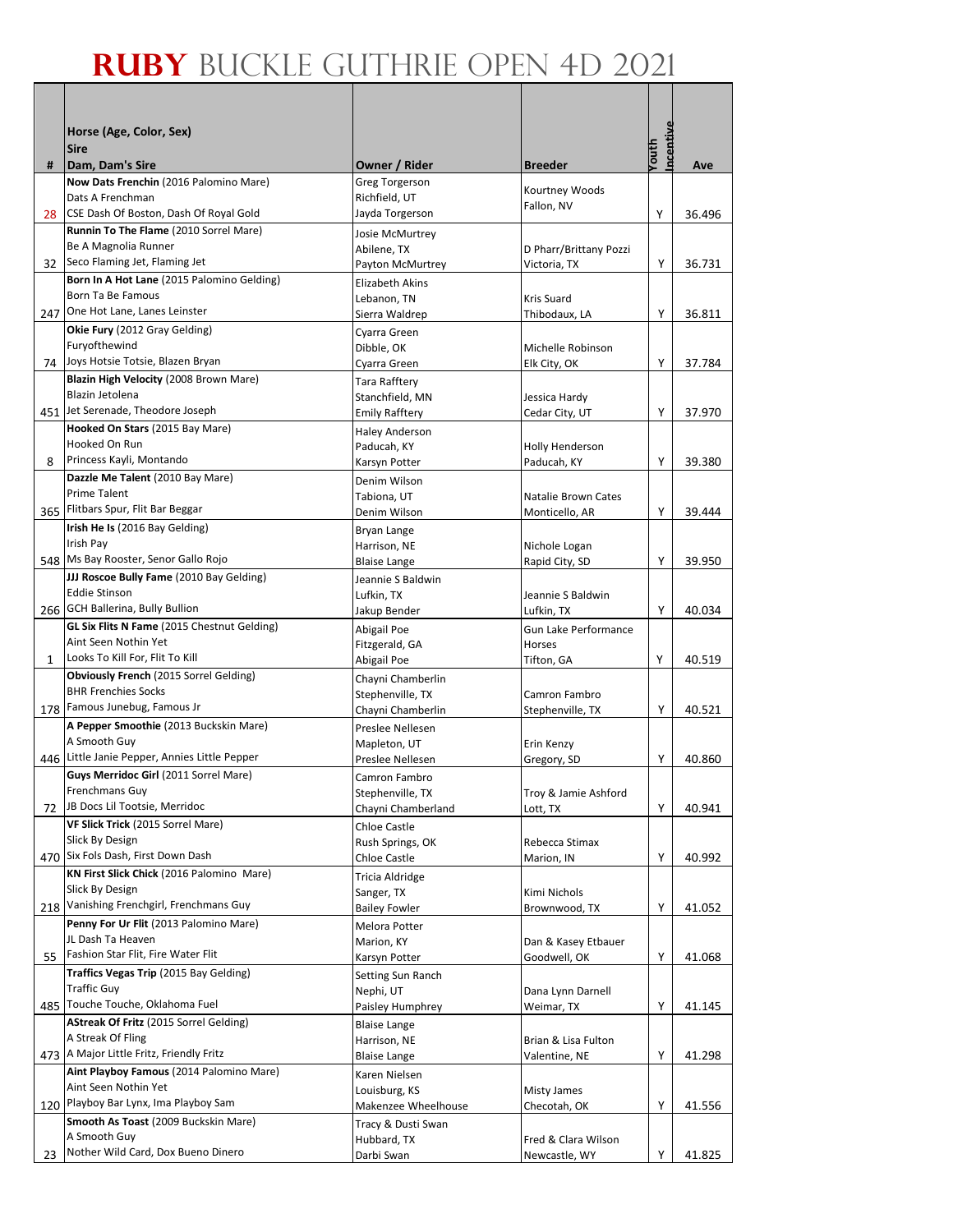|    | Horse (Age, Color, Sex)                                                             |                                             |                                         |                   |         |
|----|-------------------------------------------------------------------------------------|---------------------------------------------|-----------------------------------------|-------------------|---------|
|    | <b>Sire</b>                                                                         |                                             |                                         | ncentive<br>Youth |         |
| #  | Dam, Dam's Sire                                                                     | Owner / Rider                               | <b>Breeder</b>                          |                   | Ave     |
|    | Daddy B Proud (2011 Sorrel Gelding)<br><b>JB Proud N Famous</b>                     | McKensy Topham                              |                                         |                   |         |
|    | 416 RGR Whos Your Daddy, Intents And Purposes                                       | Delta, UT<br><b>Summer Owens</b>            | Bobbi J Scott<br>Trout Creek, MT        | Y                 | 43.277  |
|    | Traffic Jam (2014 Buckskin Gelding)                                                 | Katherine Determan                          |                                         |                   |         |
|    | <b>Traffic Guv</b>                                                                  | Sauk Centre, MN                             | Bashaw & Fischer                        |                   |         |
|    | 404 Yes Darlin, Okey Dokey Dale                                                     | Paige Determan                              | Ledbetter, TX                           | Υ                 | 43.862  |
|    | Bar B Frenchmansfame (2015 Sorrel Gelding)                                          | Skylar Curtis                               |                                         |                   |         |
|    | Frenchmans Guv<br>478 Miss Mitos Whiskey, Dash Ta Fame                              | Angleton, TX<br>Skylar Curtis               | Don or Beverly Burdette<br>Lufkin, TX   | Y                 | 44.514  |
|    | Sudden Hero (2015 Brown Gelding)                                                    | Dale Snow                                   |                                         |                   |         |
|    | Valiant Hero                                                                        | Nocona, TX                                  | Webb Ranch LLC                          |                   |         |
|    | 518 Vanilas Sudden Fame, Dash Ta Fame                                               | Charli Snow                                 | Isabel, SD                              | Υ                 | 44.846  |
|    | Furious Interlude (2010 Bay Mare)                                                   | Abigail Poe/Kelli Jo & Alan Hulsey          |                                         |                   |         |
|    | Furyofthewind<br>137 Secret Interlude, Tejano                                       | Fitzgerald, GA                              | <b>Bob Moore Farms</b>                  |                   |         |
|    | American Guy (2014 Palomino Gelding)                                                | Abigail Poe                                 | Norman, OK                              | Υ                 | 44.990  |
|    | Frenchmans Guy                                                                      | Jeff or Eva Hepper<br>Keene, ND             | Jeff & Eva Marie Hepper                 |                   |         |
|    | 398 Dash For A Rose, Dash For Perks                                                 | Kari Hepper                                 | Keene, ND                               | Υ                 | 45.221  |
|    | High On Koak (2008 Bay Mare)                                                        | Jerid Hunt                                  |                                         |                   |         |
|    | As Good As Nick Gets                                                                | Alvord, TX                                  | Jill Lane Quarter Horses                |                   |         |
|    | 338 Koak, Doc's Oak<br>Lkstreakinfrenchdown (2008 Sorrel Mare)                      | Ashley Hunt                                 | Fort Benton, MT                         | Y                 | 45.926  |
|    | Frenchmans Guy                                                                      | Sherri Cass                                 |                                         |                   |         |
|    | 134 Dashing Minstral, First Down Dash                                               | Pierre, SD<br><b>Taylyn Cass</b>            | Aimee Olson & Leo Kay<br>Bluff Dale, TX | Y                 | 46.138  |
|    | An Act Of Aggression (2015 Sorrel Mare)                                             | <b>Greg Torgerson</b>                       |                                         |                   |         |
|    | <b>Tres Seis</b>                                                                    | Richfield, UT                               | <b>JMH Racing LLC</b>                   |                   |         |
|    | 523 Subtly Aggressive, Separatist                                                   | Jayda Torgerson                             | Riverside, CA                           | Y                 | 49.600  |
|    | The Goodbye Jane (2016 Chestnut Mare)<br>The Goodbye Lane                           | <b>Tracina Wilson</b>                       | Hughes-Morley Land &                    |                   |         |
|    | 411 Peps Plain Jane, Blue On Blue Magic                                             | Tabiona, UT<br>Denim Wilson                 | Livestock<br>Spanish Fork, UT           | Y                 | 50.229  |
|    | Straight Up Smooth (2015 Buckskin Mare)                                             | Josh & Kristine Jacobsen                    |                                         |                   |         |
|    | A Smooth Guy                                                                        | Weatherford, TX                             | Mike Oden Cattle Co                     |                   |         |
|    | 521 Up Straight, Lean With Me                                                       | Cienna Jacobsen                             | Williams, AZ                            | Υ                 | 51.459  |
|    | A Fancy Guy (2002 Palomino Gelding)<br>Frenchmans Guy                               | Ryann Pedone                                |                                         |                   |         |
| 21 | WYO Fancy Pants, Tee J Bandito Finger                                               | Sunset, TX<br>Kyndall Pedone                | Doug Parsons<br>Rapid City, SD          | Y                 | 52.378  |
|    | French Contender (2014 Bay Mare)                                                    | Charmayne Pike                              |                                         |                   |         |
|    | <b>BHR Frenchies Socks</b>                                                          | Inverness, FL                               | Joanna Parker                           |                   |         |
| 46 | Roses Moonlady, Title Contender                                                     | Abigail Poe                                 | Opelika, AL                             | Υ                 | 999.000 |
|    | Frenchmans Got Perks (2009 Buckskin Stallion)                                       | Lindsey Brown/Gun Lake Perf.                |                                         |                   |         |
|    | Frenchmans Guy<br>Im Financed, Dash For Perks                                       | Horses Nashville, GA                        | Melissa Brandt                          | Υ                 |         |
| 92 | BS Honor Thy Fame (2010 Sorrel Mare)                                                | Abigail Poe<br>Donna Workman                | Hermosa, SD                             |                   | 999.000 |
|    | Born Ta Be Famous                                                                   | Katy, TX                                    | Kris Suard                              |                   |         |
|    | 184 Renes Lady Bars, Rene Dan Jet                                                   | <b>Brielle Workman</b>                      | Lockport, LA                            | Υ                 | 999.000 |
|    | This Guyz Hot (2015 Palomino Gelding)                                               | Kristi or Samantha Duran                    |                                         |                   |         |
|    | Frenchmans Guy<br>465 Hot Movida, Hot Colours                                       | Chino Hills, CA                             | <b>Bill &amp; Debbie Myers</b>          |                   |         |
|    | Guys Drama Queen (2012 Sorrel Mare)                                                 | Samantha Duran<br>Preslee Nellesen          | Saint Onge, SD                          | Υ                 | 999.000 |
|    | Frenchmans Guy                                                                      | Mapleton, UT                                | Bill & Debbie Myers                     |                   |         |
|    | 510 Bugs Special Dash, Special Leader                                               | Preslee Nellesen                            | Saint Onge, SD                          | Υ                 | 999.000 |
|    | LX Famous By Design (2015 Sorrel Gelding)                                           | Kristi or Samantha Duran                    |                                         |                   |         |
|    | Slick By Design                                                                     | Chino Hills, CA                             | Randy & Vauna Walker                    |                   |         |
|    | 511 Two Dash To Fame, Dash Ta Fame<br>Born Ta Be A Cowboy* (2016 Buckskin Stallion) | Samantha Duran                              | Pingree, ID                             | Υ                 | 999.000 |
|    | Sadies Borntoperform                                                                | Nichols & Kara Caspers<br>New Underwood, SD | Arrow Y Ranch                           |                   |         |
|    | 530 Boons Drift Girl, PC Boonlacious                                                | Jessica Caspers                             | Wasta, SD                               | Υ                 | 999.000 |
|    | Sheza Free Runner (2016 Sorrel Mare)                                                | Chelly Zerlotti                             |                                         |                   |         |
|    | Be A Magnolia Runner                                                                | Pleasanton, TX                              | Brittany Pozzi Tonozzi                  |                   |         |
|    | 547 Shes Free To Flame, Flaming Fire Water                                          | Julia Leao                                  | Lampasas, TX                            | Υ                 | 999.000 |